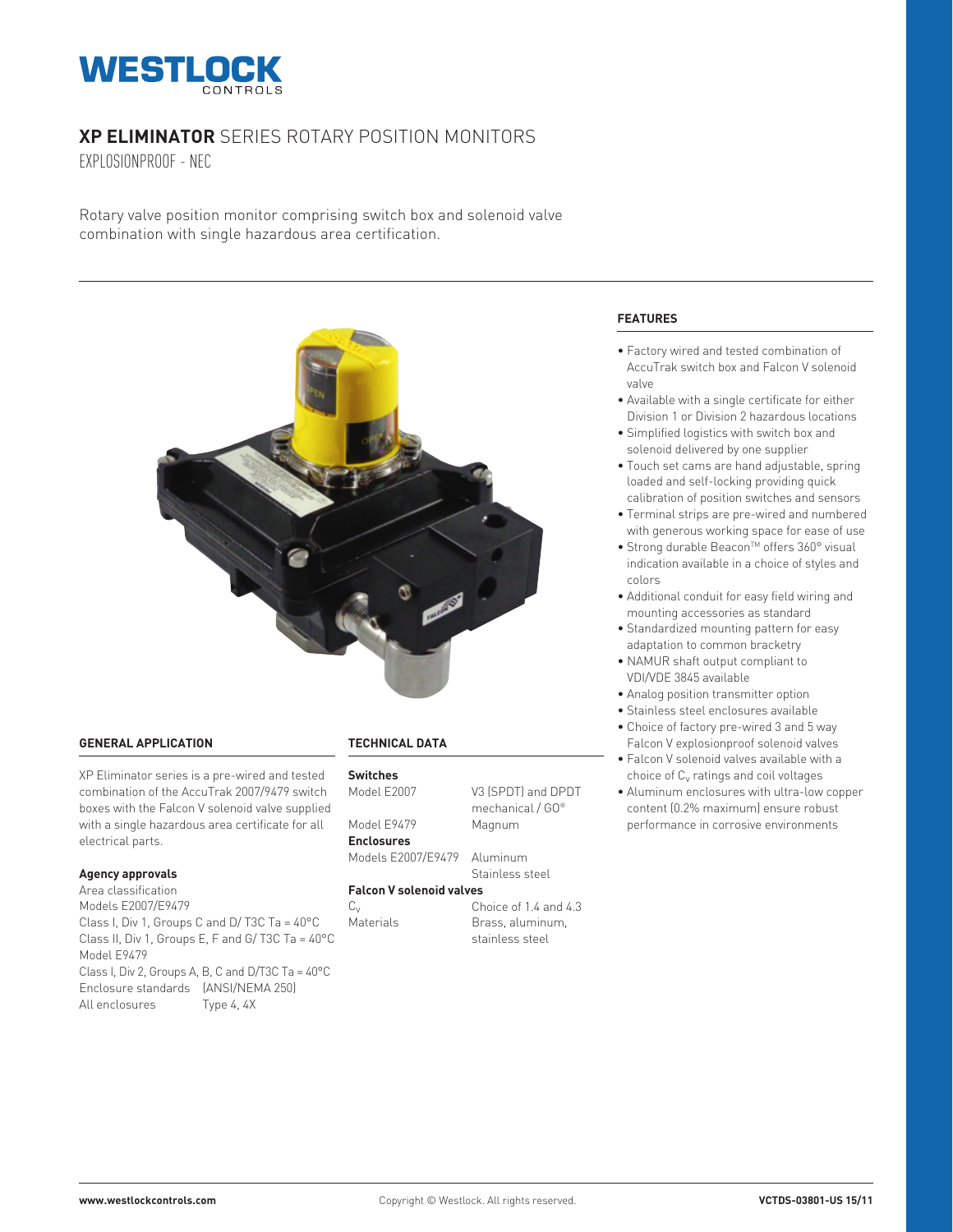### MODELS E2007/E9479 DIMENSIONS









**Note:** Drawing shows 4-way solenoid valve

# **TECHNICAL SPECIFICATIONS**

| <b>Materials of construction</b> |                                             |
|----------------------------------|---------------------------------------------|
| <b>Enclosure</b>                 | Aluminum with black polyester coating       |
| Shaft and hardware               | Stainless steel                             |
| <b>Bushing</b>                   | Oil impregnated bronze                      |
| Beacon visual indicator          | Co-polyester                                |
| Drive shaft                      |                                             |
| Standard                         | Double-D with 1/4" A/F                      |
| Option                           | NAMUR standard VDI/VDE 3845                 |
| <b>Available switches</b>        |                                             |
| Model F2007                      | V3 mechanical switches, SPDT                |
|                                  | DPDT (Form CC) mechanical switches          |
|                                  | $GO°$ switches                              |
| Model F9479                      | Magnum (hermetically sealed proximity type) |
| <b>Options</b>                   |                                             |
| Models E2007/E9479               | Stainless steel enclosure                   |
|                                  | 4-20 mA position transmitter                |

## **NOTES**

- 1. See selection guide for standard conduit entries.
- 2. See switches and sensors data sheet for further information.
- 3. Please consult your sales office for any other requirements.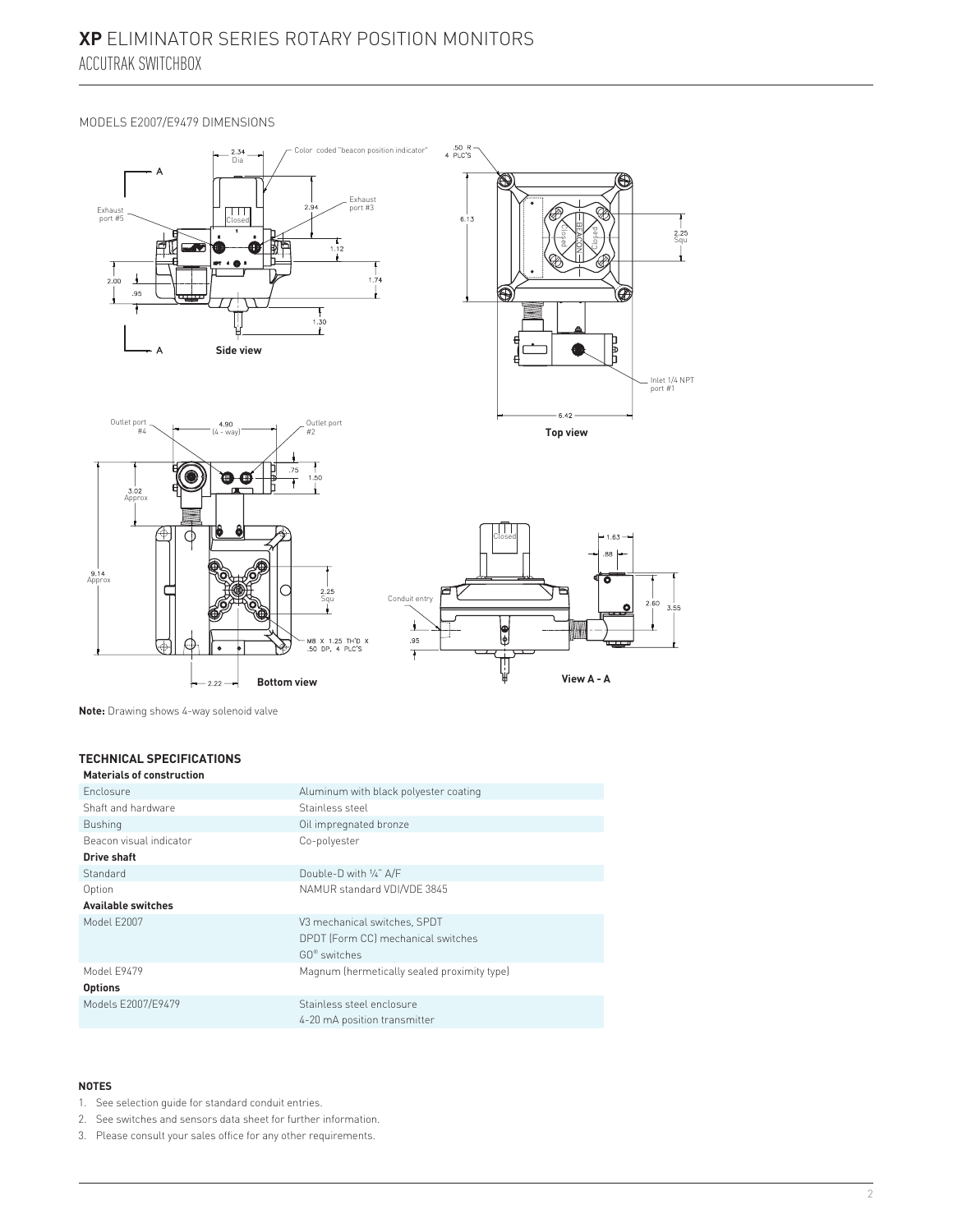10-32 UNF- 2B e. . .<br>st port

 $2.72$ 

 $3.55$ 

◎

### FALCON V 3-WAY SOLENOID VALVE





### FALCON V 4-WAY SOLENOID VALVE



# **FALCON V FEATURES**

 $.13$ 

 $2.00$ 

 $\overline{\mathbb{G}}$ 

The Falcon V is engineered specifically to address low power valve actuation requirements in hazardous locations.

- Available in 3 and 4 way anodized aluminum (all wetted parts), nickel-plated brass with stainless steel internals and 316 SS (all wetted parts
- $\bullet$  Larger 4.0  $C_v$  valve body available in Aluminum with ½" NPT ports
- Viton seals as standard
- Internal venting design as standard
- $\bullet$  Increased  $C_v$  of the standard valve body  $(1.4 \text{ C}_v)$  allows for automation of a wider range of actuators and reduces stock requirements
- Reduced pilot pressure coil allows use on low supply pressure without external pilot
- Anti-extrusion seal design
- Common global porting system and location across all Westlock brands for ease of automation (model in ISO view)
- Spool indicator design protects the indicator from incidental contact damage
- 5 cc or less air leakage at steady state reduces losses
- Standard valve temperature range -4°F to 104°F (-20°C to 40°C)
- Extended low temp -40 °F (-40 °C) seal optional
- Suitable for high cycle applications

| <b>Standard specification</b> |                                                                         |
|-------------------------------|-------------------------------------------------------------------------|
| Materials                     | Anodized aluminum, nickel plated brass, 316 stainless steel             |
| Valve flow rates              | 1.4 $C_v$ , 4.3 $C_v$                                                   |
| Standard coil voltages        | 24 V DC, 0.85 watt and 1.8 watt<br>110/120 V AC, 1.8 watt               |
| Valve port tapping            | 1.4 $C_v$ - $\frac{1}{4}$ " NPT air ports for inlet, outlet and exhaust |

4.3  $C_v$  -  $\frac{1}{2}$ " NPT air ports for inlet, outlet and exhaust

| <b>Technical data</b> |                                                      |
|-----------------------|------------------------------------------------------|
|                       | Operating pressure 30 - 120 psi (2.1 - 8.3 bar)      |
|                       | <b>Operating temperature (Agency approved)</b>       |
| Standard              | -4°F to +104°F (-20°C to +40°C)                      |
| Extended              | $-40^{\circ}$ F to $+104^{\circ}$ F (-40°C to +40°C) |
| Operating media       | Filtered air to 20 microns                           |